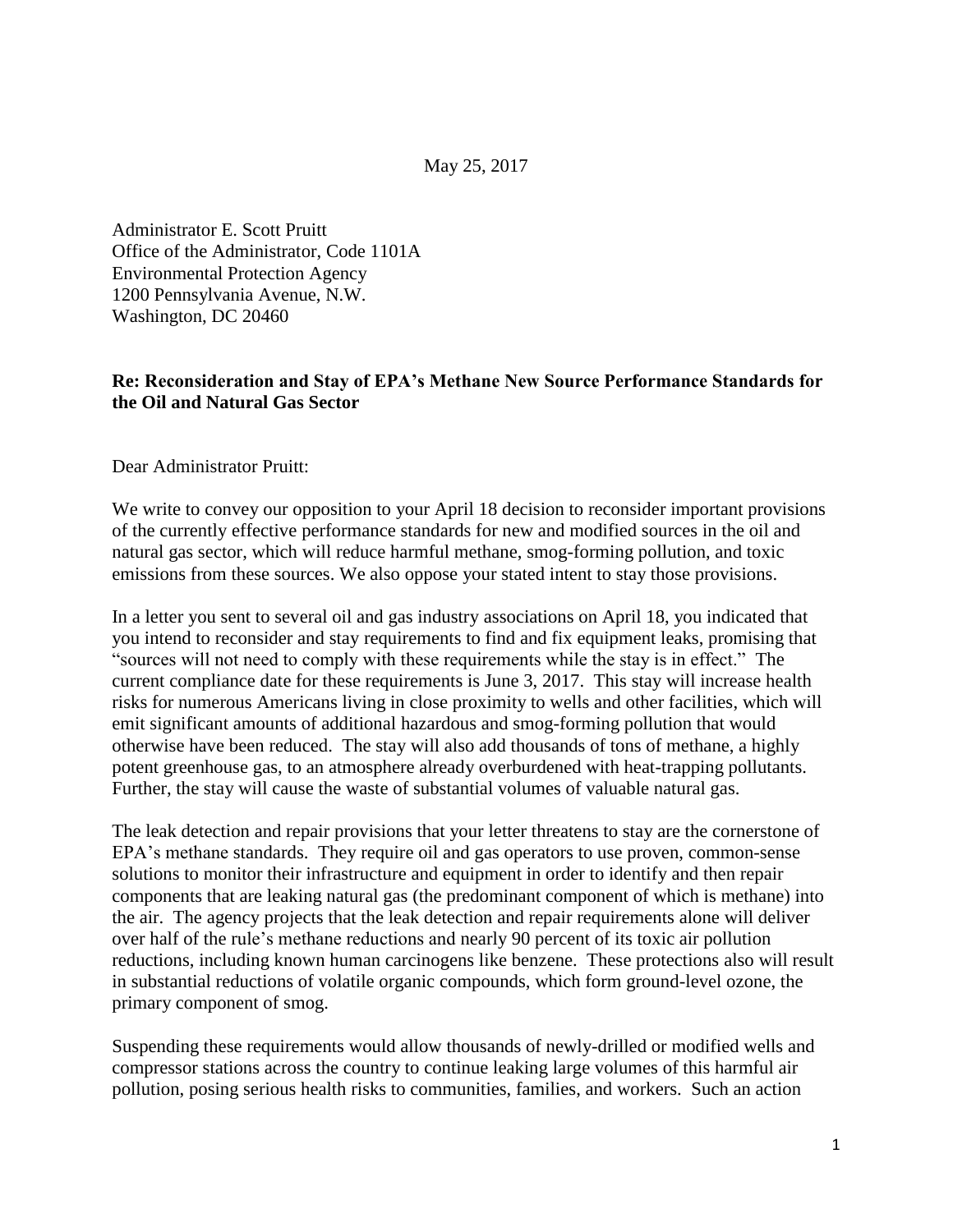would leave the people living and working in these communities unprotected while delaying modest compliance expenditures by the oil and gas companies that own and operate new and modified wells—expenditures that represent a tiny fraction of these companies' tens of billions of dollars in annual revenues.

These measures are highly cost-effective, even without accounting for the climate and health benefits of preventing leaks. In public testimony on EPA's proposed rule, a leak detection and repair company indicated that it provides surveys for \$250 per well, and other sources have documented similarly modest costs. Moreover, compliance with the leak detection and repair provisions will prioritize taxpayers' interests by ensuring resources that would otherwise be leaked to the atmosphere are instead captured and put to use. And greater adoption of methane mitigation practices will help to put Americans to work in the methane mitigation industry, which represents over 130 U.S. companies with locations in almost every state, helping to recover otherwise wasted natural gas. The stay will harm companies that provide methane mitigation technologies and services – 60% of which are small businesses.

EPA's methane standards are national protections that will ensure *all* communities benefit from these common sense best practices—and not just those located in states that have adopted such regulations. These proven state-level standards—including requirements in Colorado, Ohio, and Wyoming—demonstrate that protective pollution measures are entirely consistent with continued development and economic growth. The purpose of national standards under section 111 of the Clean Air Act is to ensure that all Americans are protected from sources of harmful pollution. The stay, however, will leave millions of Americans at risk.

A broad and diverse set of stakeholders supports the current oil and gas standards, including lawmakers in major producing states, small businesses, manufacturing workers' groups, investors, health professionals, public health groups, labor unions, and environmental organizations. Polling during the rule's comment period showed that 67 percent of Americans supported the proposed safeguards.

We strongly urge you to adhere to the rule's deadlines and not attempt to stay the leak detection and repair provisions.

You can contact Peter Zalzal at **pzalzal@edf.org** or 303-447-7214 to further discuss this request.

Respectfully submitted,

Bakeyah Nelson Air Alliance Houston

Georgia Murray Appalachian Mountain Club Laura Belleville Appalachian Trail Conservancy

Jessica Eckdish BlueGreen Alliance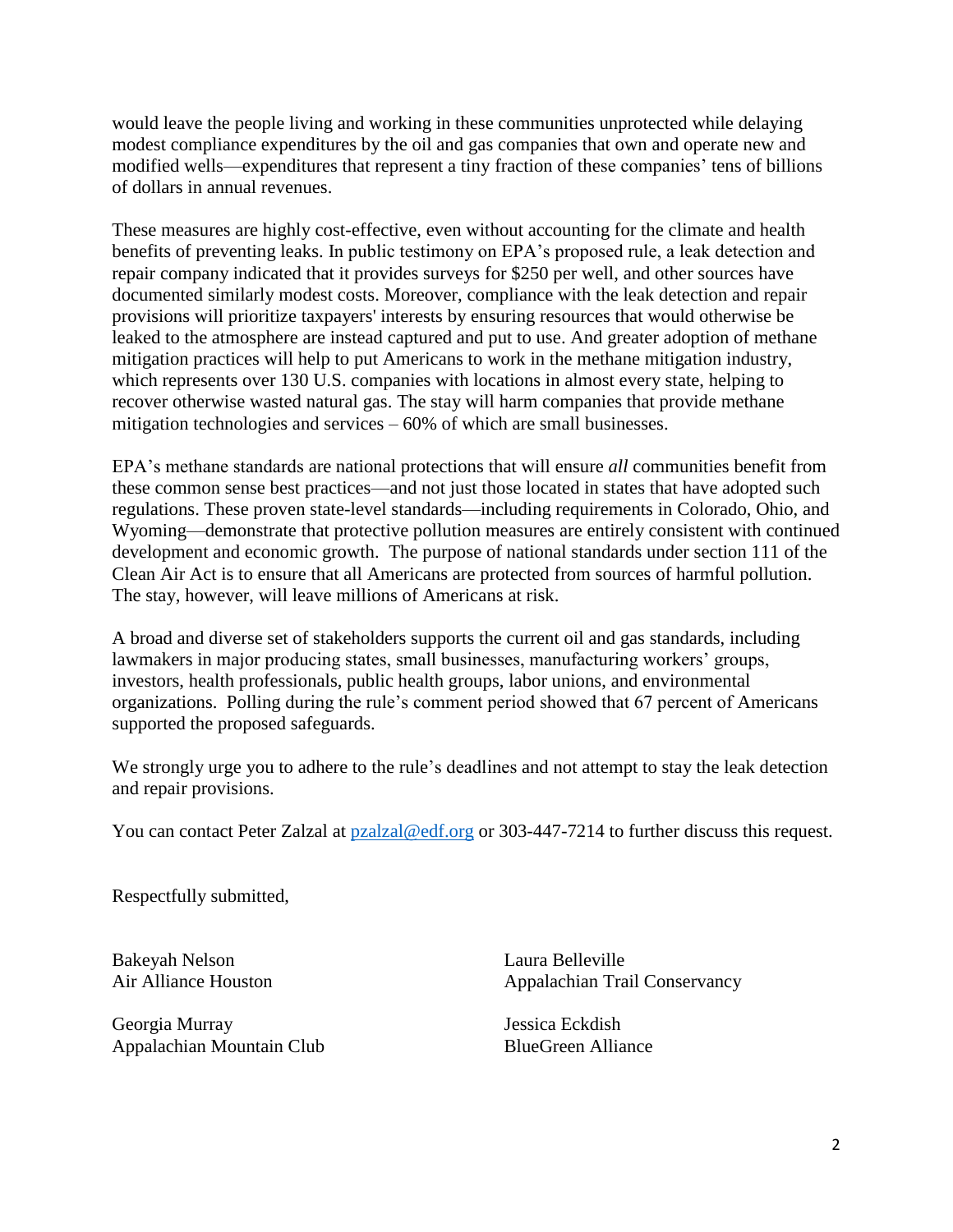Rebecca Roter Breathe Easy Susquehanna County

Deborah Burney-Sigman, Ph.D. Breathe Utah

Jill Wiener Catskill Citizens for Safe Energy

William Snape Center for Biological Diversity

Veronica Coptis Center for Coalfield Justice

Sue Chiang Center for Environmental Health

Joseph Otis Minott, Esq. Clean Air Council

Conrad Schneider Clean Air Task Force

John Noël Clean Water Action

Joseph K. Lyou, Ph.D. Coalition for Clean Air

Benton Howell Common Ground Rising

Pete Maysmith Conservation Colorado

Sean Mahoney Conservation Law Foundation

Demis Foster Conservation Voters New Mexico Conservation Voters New Mexico Education Fund

Timothy Ballo Earthjustice

Lauren Pagel **Earthworks** 

Taylor Thomas East Yard Communities for Environmental **Justice** 

Peter Zalzal Environmental Defense Fund

Adam Kron Environmental Integrity Project

Howard A. Learner Environmental Law & Policy Center

Diane Dreier Gas Drilling Awareness Coalition of Luzerne County, Inc.

Amber Reimondo Grand Canyon Trust

Todd Larsen Green America

Tanja Srebotnjak Harvey Mudd College

Susan Stephenson Interfaith Power & Light

Madeleine Foote League of Conservation Voters

Ranjana Bhandari Liveable Arlington

Maureen Drouin Maine Conservation Voters

Rebecca Boulos Maine Public Health Association

Molly Rauch Moms Clean Air Force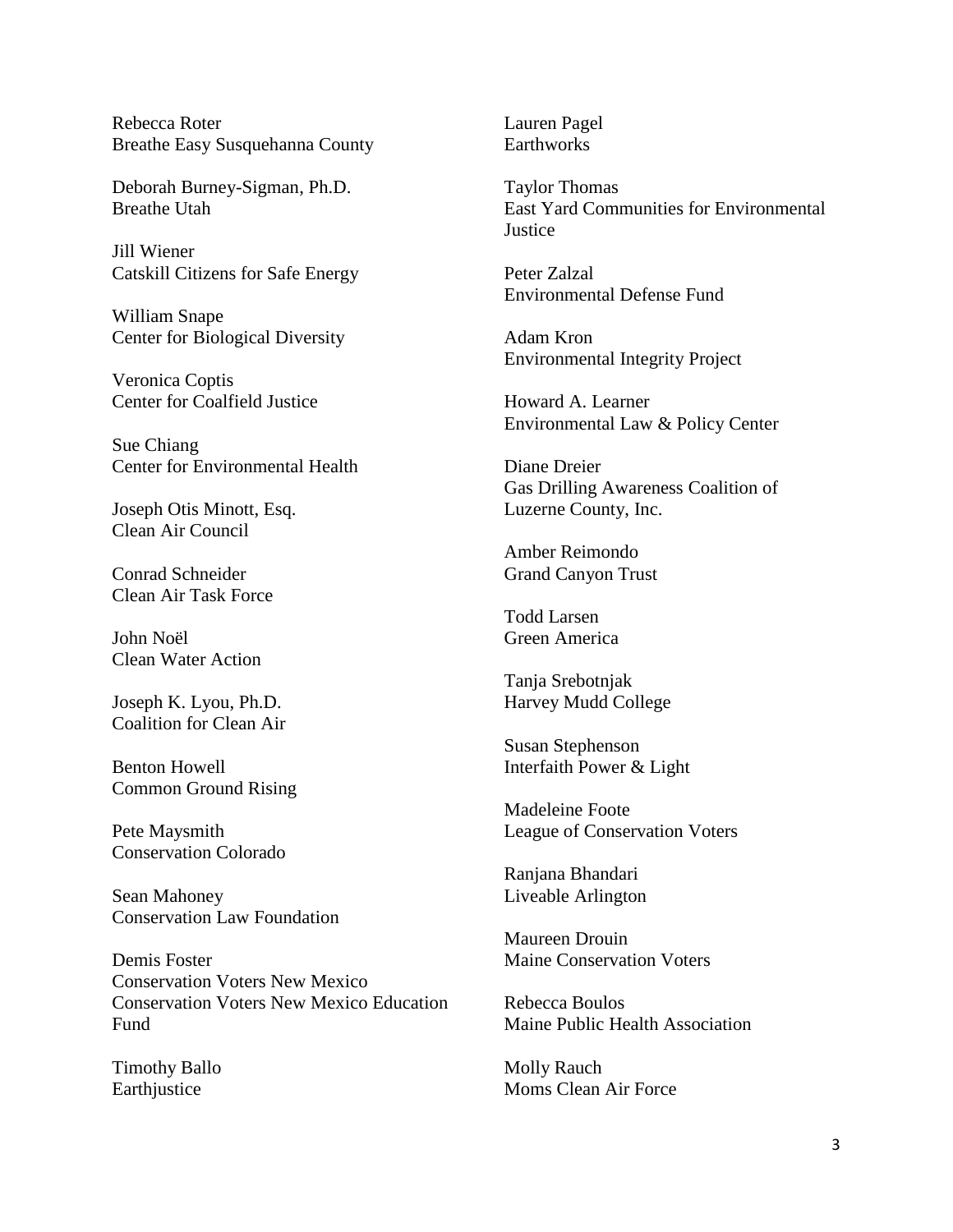H. Drew Galloway MOVE San Antonio

Shannon Heyck-Williams National Wildlife Federation

David Doniger Natural Resources Defense Council

Melinda Hughes Nature Abounds

Joan Brown, OSF New Mexico Interfaith Power & Light

Deborah Hanson Northern Plains Resource Council

Melanie Houston Ohio Environmental Council

Robert Altenburg PennFuture

Barbara Gottlieb Physicians for Social Responsibility

Karen D'Andrea Physicians for Social Responsibility, Maine

Ned Ketyer, MD, FAAP Walter Tsou, MD, MPD Physicians for Social Responsibility, Philadelphia

Stephanie Thomas Public Citizen

Barbara Jarmoska Responsible Drilling Alliance

Michael Kellett RESTORE: The North Woods

Tricia Cortez Rio Grande International Study Center Diane Duesterhoeft San Antonio Interfaith Power & Light

Mark Pearson San Juan Citizens Alliance

Andres Restrepo Sierra Club

Glen Brand Sierra Club, Maine

Dr. Cyrus Reed Sierra Club, Lone Star Chapter

Raina Rippel Southwest Pennsylvania Environmental Health Project

Robin Schneider Texas Campaign for the Environment

Yaira Robinson Texas Physicians for Social Responsibility

Chase Huntley The Wilderness Society

Dan York The Wildlands Conservancy

Harriett Jane Olson United Methodist Women

Roy Houseman United Steel, Paper and Forestry, Rubber, Manufacturing, Energy, Allied Industrial and Service Workers International Union (USW)

James C. Harrison Utility Workers Union of America, ALF-CIO

Steve Allerton Western Colorado Congress